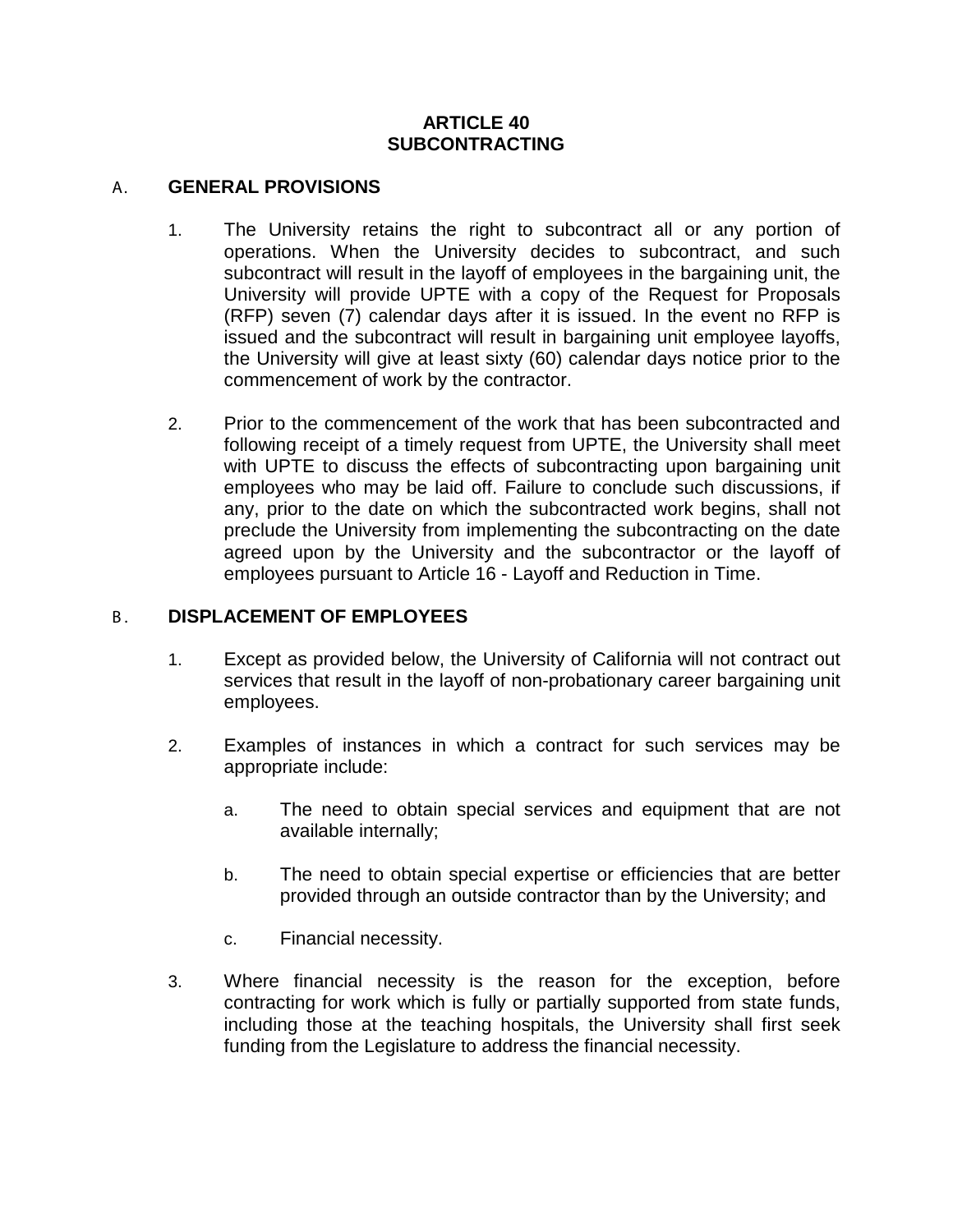- 4. When the University has determined to contract for services it will provide UPTE with a copy of any RFP within seven (7) calendar days after it is issued pursuant to Section A.2. above. Such notice shall demonstrate the appropriateness for the contract, in accordance with Section B.2. above.
	- a. If UPTE asks to meet with the University about the proposed contract for services, such a meeting will occur as soon as practicable following the University's receipt of the request. The meeting will not delay the commencement of the contract.
	- b. If UPTE believes that the University failed to comply with the provisions of Section B. above, it can file a formal complaint with the Office of the President, Office of Labor Relations. The Office of the President shall make the final determination as to whether the contract meets the conditions in Section B. The Office of the President decision is not grievable or arbitrable.

## C . **EFFECT OF CONTRACT ON EMPLOYEES**

To minimize the effects of layoff, when a non-probationary career bargaining unit employee is notified of layoff because the University entered into a contract for services that the employee performed, the University will make available another bargaining unit position for which the employee is qualified. The position will be at the same campus/hospital/LBNL from which the employee was laid off. Where the provisions in this article are inconsistent with the provisions of Article 16 - Layoff and Reduction in Time, the provisions of this Article and Section shall control.

- 1. The available position shall be offered at the same duration, percent time, and appointment type held by the employee when displaced.
- 2. The available position shall be offered at the same base rate of pay earned by the employee when displaced.
- 3. The right to be offered a position pursuant to this section shall begin on the date an employee is notified of layoff (displacement).
- 4. The right of the displaced non-probationary career employee to be offered a position pursuant to this section shall terminate upon acceptance or refusal of the offered position at the same base rate of pay.
- 5. A displaced non-probationary career employee who refuses an offered position at the same base rate of pay shall be placed in layoff status.
- D. Nothing in this article shall be interpreted as prohibiting action, which must be taken to establish or maintain eligibility for any federal program, contract or grant